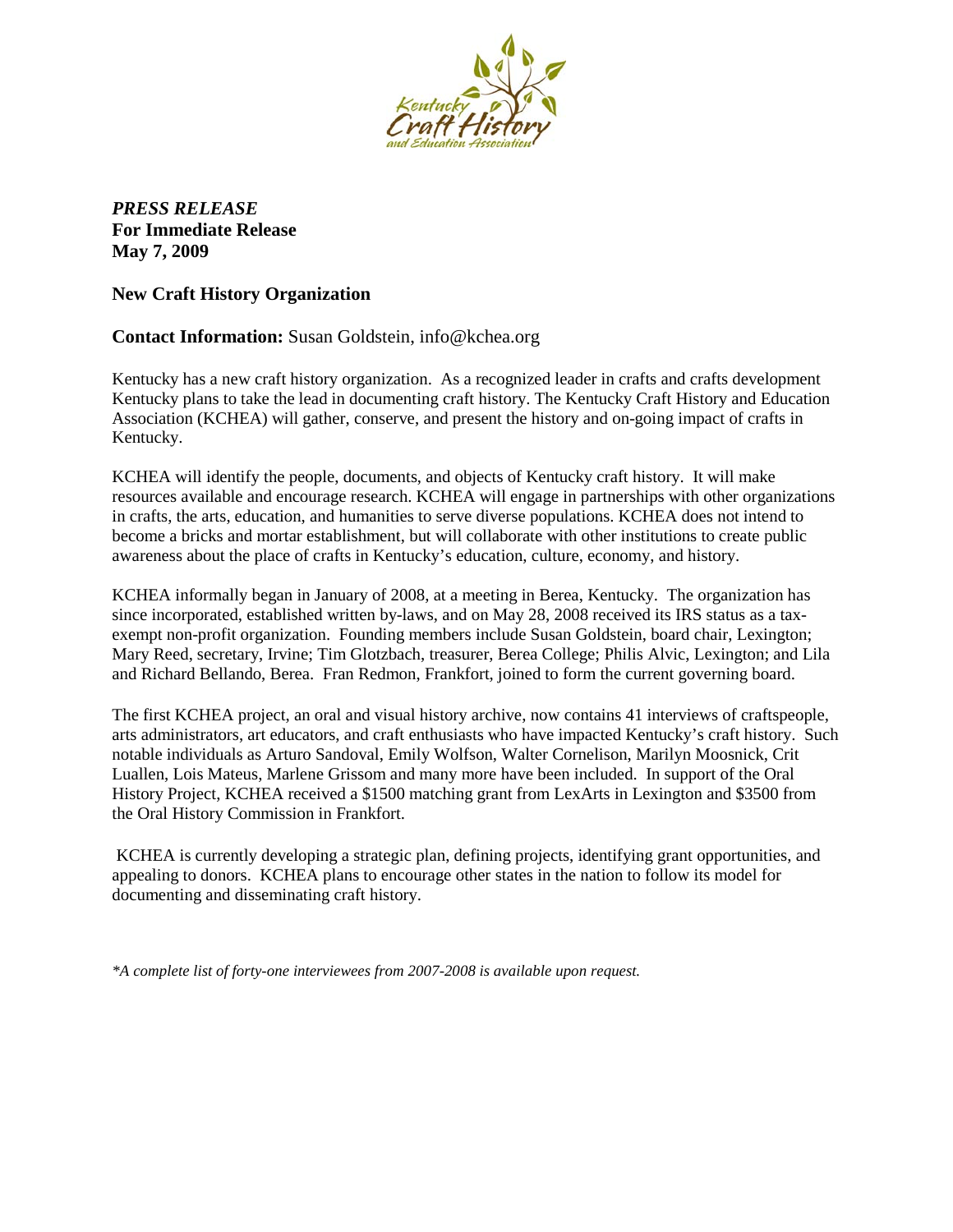# **KCHEA GRANT AWARDS**

## **LEXARTS COMMUNITY ARTS GRANT, \$1500**

This matching grant was awarded in 2008 for the purpose of conducting oral history interviews with influential individuals who have made an impact on the development of Kentucky crafts in the last half of the twentieth century. Oral histories were completed on such notable artists as Arturo Alonzo Sandoval, as well as those who contributed through state government such as Crit Luallen. The goal for these materials is to make them available for use by art historians, scholars and academia, educators, students, and the general public. The legacy of Kentucky craft will be preserved through the archiving of the oral histories.

## **KENTUCKY ORAL HISTORY COMMISSION GRANT, \$3,500**

This grant awarded in December 2008 to provide written transcripts for thirty-one oral history interviews conducted with notable administrators, artists and leaders in the Kentucky craft community that have been instrumental in the development of crafts in the state. The transcripts will become part of the Oral History Commission's collection, making them accessible for research while preserving them as part of the state's history. The interviews were initiated as a project of the Kentucky Guild of Artist and Craftsmen (KGAC) and many were conducted with its founding members. The interviews were expanded to include additional individuals associated with the broader historic craft movement across Kentucky when KCHEA was founded in January 2008.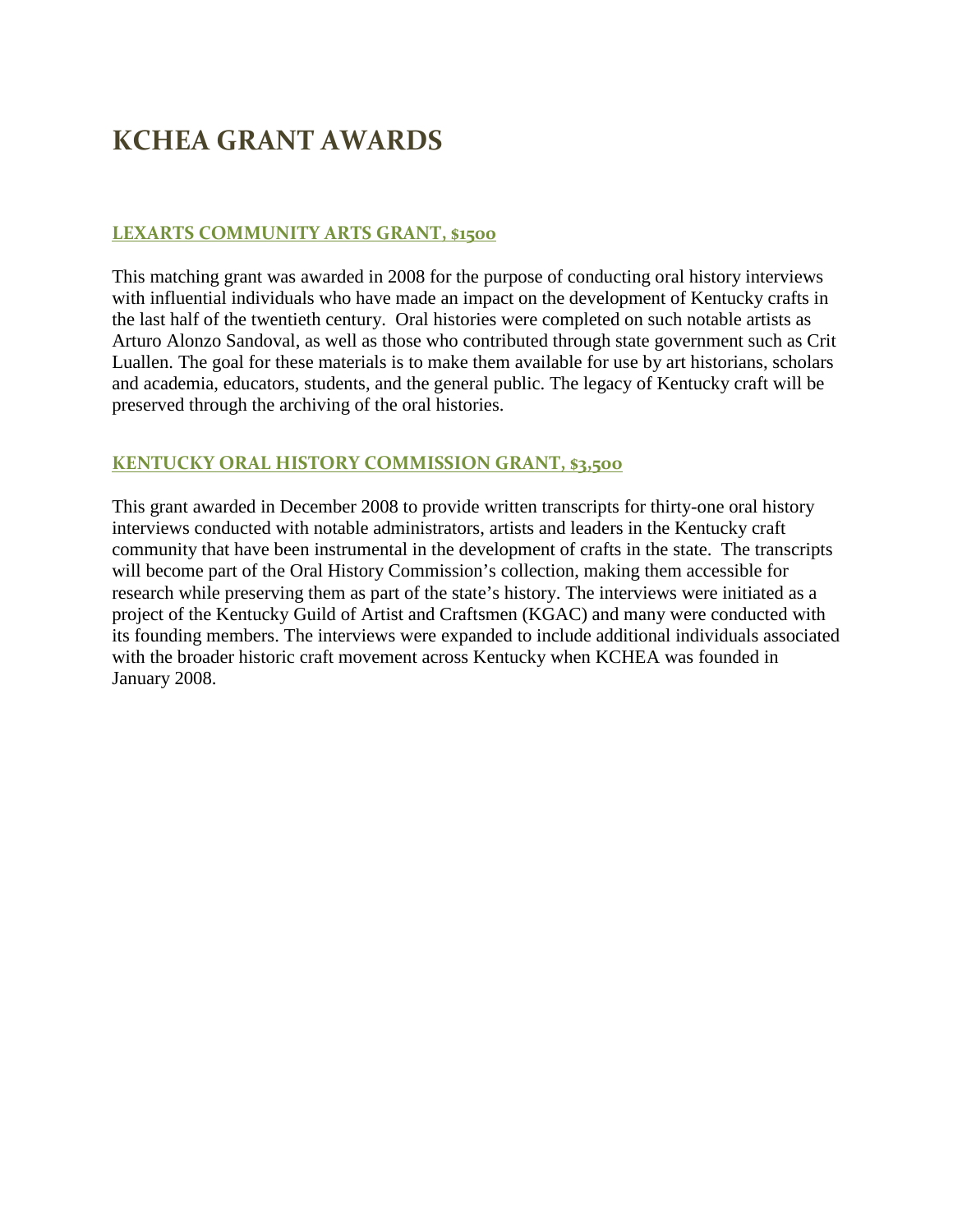## **Kentucky Craft History & Education Association Annual Report 2008**

### Mission

The Kentucky Craft History and Education Association gathers, conserves and presents the history and on-going impact of crafts in Kentucky.

### **History**

**KCHEA grew out of the Kentucky Guild of Artists and Craftsmen's Documentary Committee whose purpose was to record the oral history of elderly Guild members while they still had the ability to provide information. The intent was to document the history of the Guild through recording oral histories of members and others who were instrumental in creating the organization in the early 60's.**

Due to the expansion and financial needs of the Documentary Committee, the subject of forming an independent 501-c-3 was first discussed at the home of Richard and Lila Bellando on January 8<sup>th</sup>, 2008. At this meeting the KGAC committee members, made up of chair, Susan Goldstein, assistant Mary Reed, and advisor Philis Alvic, met with Tim Glotzbach, director of Berea College student craft program, as well as the Bellandos.

The first formal meeting of KCHEA was hosted by Judy Sizemore, outreach co-coordinator for the Kentucky Arts Council, on January  $25<sup>th</sup>$ , 2008, where the name of the organization was decided and officers were selected. The board was made up of Susan Goldstein, president, Mary Reed, secretary, Tim Glotzbach, treasurer, Philis Alvic, and Lila and Richard Bellando. Fran Redmon became a member of the board soon thereafter on February  $15<sup>th</sup>$ . Elizabeth Mosby Adler facilitated a board training session on strategic planning at the home of Susan Goldstein on April 16<sup>th</sup> where a SWOT analysis was conducted. The board continued to meet monthly.

KCHEA quickly established a partnership with Berea College serving as fiscal agent. Philis Alvic oversaw the development and incorporation of the by-laws and applied for KCHEA's own 501-c-3 status. The Articles of Incorporation were filed with the state of Kentucky on February  $5<sup>th</sup>$ . The by-laws were approved on April 24<sup>th</sup> and 501-c-3 status was received on May 28<sup>th</sup>. During the next few months the board worked intensely to define KCHEA's mission, values, and goals. An advisory board policy and contract labor policy were written. Visual tools, including a logo and stationery were produced, and a press contact list was established. On November 3, 2008 a press release was sent out introducing KCHEA to other Kentucky organizations and government agencies and sharing news of receipt of its first grant.

The board is currently in the process of completing a strategic plan and business plan, which includes information from a needs analysis of organizations in Kentucky. The analysis is based on the gathering of information collected at meetings with various selected craft and government organizations.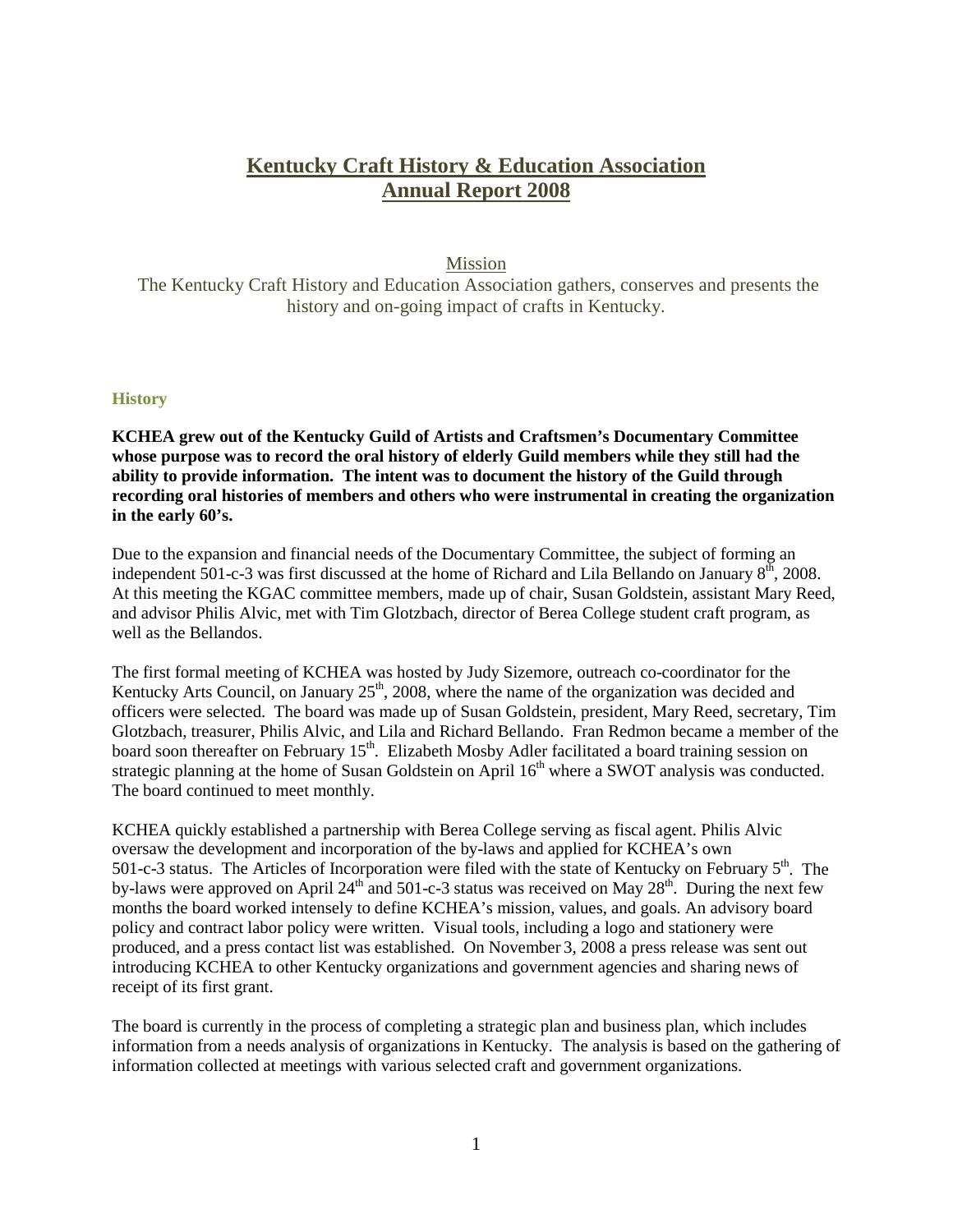During this first year KCHEA achieved great strides in establishing its mission, goals, and plans while continuing to develop an oral history collection, as well as taking its first steps in becoming a repository for information on crafts organizations (needs analysis).

#### **Projects**

1. Craft Luminary Project

The board chose to continue the KGAC Documentary Project and expand the project to include the oral history of Kentucky Craft Marketing and the Kentucky Museum of Art and Craft. Twenty two individuals were added to our oral archive list of completed interviews.

2. Kentucky Craft History Curriculum Project

The board developed plans for a Kentucky Craft History Curriculum Project to produce curriculum units on Kentucky craft traditions for public schools in Appalachia. To date this project has not been funded.

#### **Grant Report**

Three grants were applied for and two were obtained to be used for the Craft Luminary Project.

 1. Community Arts Grant: The Lexington Arts Council, LexArts, presented KCHEA a \$1500 matching grant to continue interviewing people who have been influential in the development of crafts in Kentucky in the last half of the twentieth century.

 2. Kentucky Oral History Commission Grant: The Kentucky Historical Society granted KCHEA \$3500 for the transcription of the interviews completed.

### **Membership Organizations**

As part of its strategic plan, KCHEA identified membership affiliations that would provide opportunities for services, training and additional promotion of KCHEA's role among state and national peer groups. KCHEA voted to became a member of the following:

Craft Organization Development Organization serves organizations with education and professional development to foster public appreciation and understanding of craft.

ArtsKentucky supports the arts in Kentucky by strengthening artists and arts organizations. It connects people to resources and to each other, and trains them to engage their community leaders.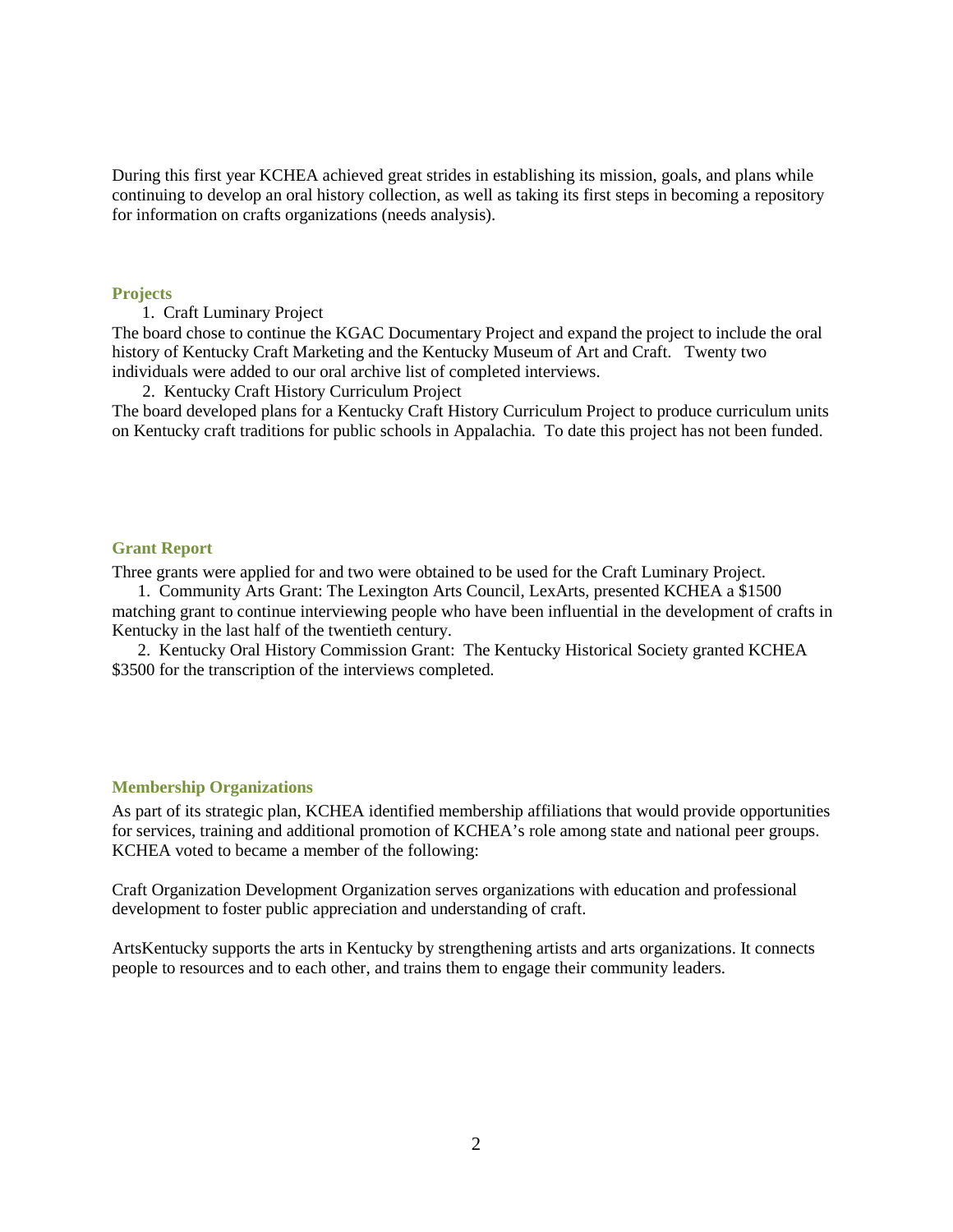#### **Finance and Development**

#### **Statement of Accounts by Classification Kentucky Craft History & Education Association For the Fiscal Year Ending June 30, 2008 and For the Current Fiscal Year as of February 24, 2009**

|                                  | 2008    | <b>Current Fiscal Year</b> |
|----------------------------------|---------|----------------------------|
| <b>Revenue and Support</b>       |         |                            |
| Contributions                    | \$3,159 | \$54,000                   |
| <b>Grant Funds</b>               | \$0     | \$4250                     |
| Net Assets Carried Forward       | \$0     | \$3,159                    |
| <b>Total Revenue and Support</b> | \$3,159 | \$61,409                   |
| <b>Expenses</b>                  |         |                            |
| Organizational Memberships       | \$0     | \$125                      |
| Reimbursements                   | \$0     | \$35                       |
| Contract Labor                   | \$0     | \$2833                     |
| Cost of fundraising $-$ art work | \$0     | \$38,000                   |
| <b>Total Expense</b>             | \$0     | \$40,933                   |
| <b>Net Assets</b>                | \$3,159 | 20,416                     |

### **Contributors**

**During its first year in operation, KCHEA received cash and in-kind support from the following:**

#### **Businesses:**

People's Bank, Berea Greenbaum, Doll, and McDonald PLLC, Lexington University of Kentucky

#### **Individuals:**

Philis Alvic, Lexington Lila Bellando, Berea Richard Bellando, Berea Tim Glotzbach, Richmond Susan Goldstein, Lexington Marie Hochstrasser, Lexington Dr. and Mrs. Karpf, Lexington Fran Redmon, Frankfort Janet Serrenho, Lexington

#### **The following also contributed to the original KGAC Documentary Project:**

Dan Barnes, Lexington Dave Caudill, Louisville David Farmer, Danville Gae Granville, Lexington Jessie Mark, Lexington Marianna McDonald, Lexington Jo Mink, Lexington Linda Ravvin, Lexington Mary Stuart Reichard, Louisville Arturo Sandoval, Lexington Janet Serrenho, Lexington John Snell, Lexington Charlie Stone, Lexington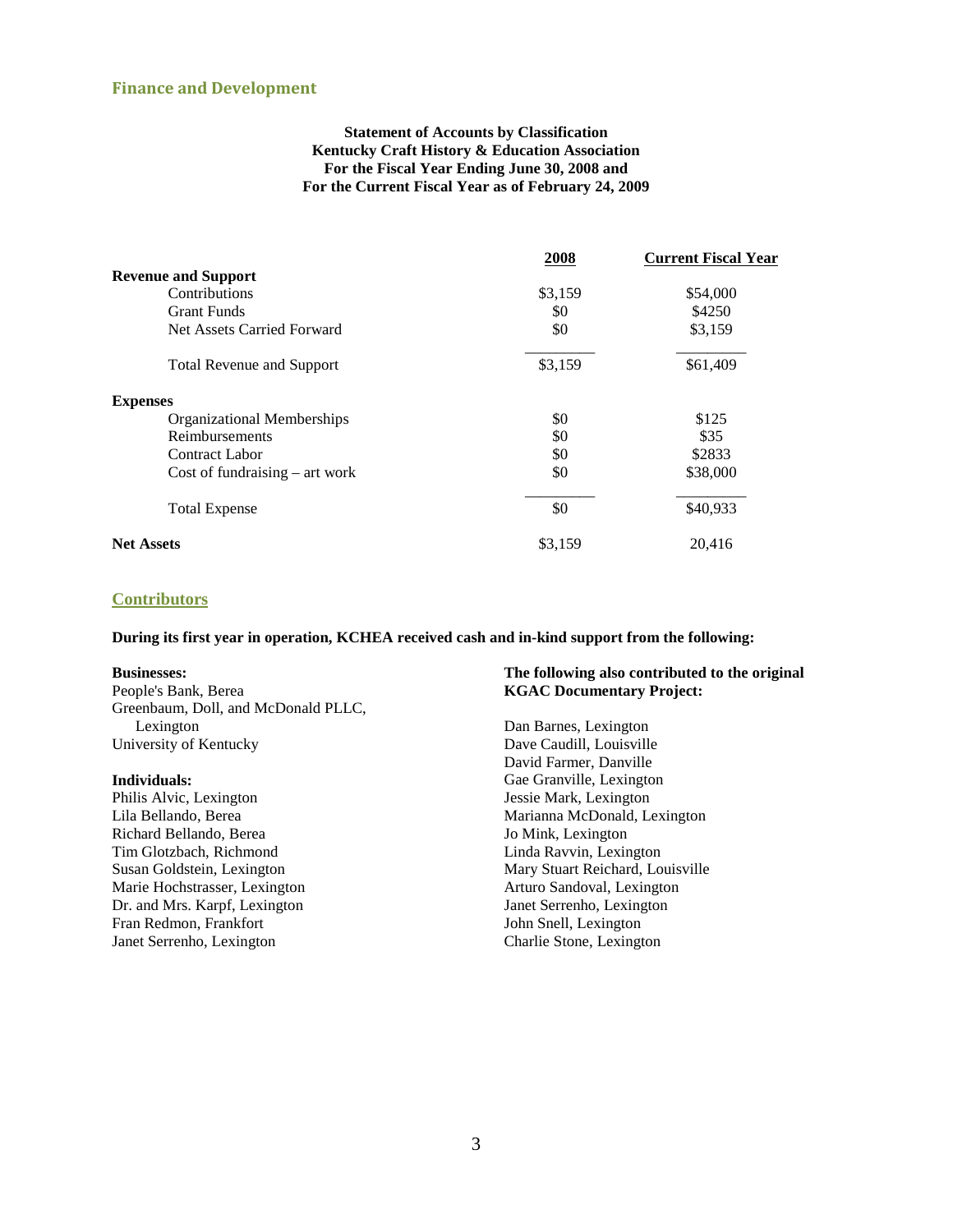

# *MISSION*

## *The Kentucky Craft History and Education Association gathers, conserves and presents the history and on-going impact of crafts in Kentucky.*

# *VALUE STATEMENTS*

*There is an inherent value in the making of craft* **which embodies both skill and** design; many skills are intrinsic in rural culture and have historically been part of essential living.

## 8008

*Kentucky has a long and rich craft heritage* involving both the makers and organizations of craft that have created both an economic and cultural impact resulting in national and international recognition for the state as a model for craft development.

## 8008

*History provides valuable lessons that impact our future* and documenting and sharing Kentucky's craft history honors the makers and creates pride in our heritage.

## $500$

*The arts offer many educational and economic benefits and support the development of intellectual skills.* Crafts can play a role in education through a variety of academic disciplines connecting students to craft artists as role models and educating them to craft as a vocational and lifestyle choice.

## $5003$

*The documentation and preservation of Kentucky's craft history is needed and urgent* and is best done through the artifacts, documents, and stories told by craft makers and organizational leaders that have most significantly impacted the state's craft movement.

## 80QR

**Partnerships are important** and have been vital to Kentucky's craft success and are critical to the ongoing preservation and documentation of its history.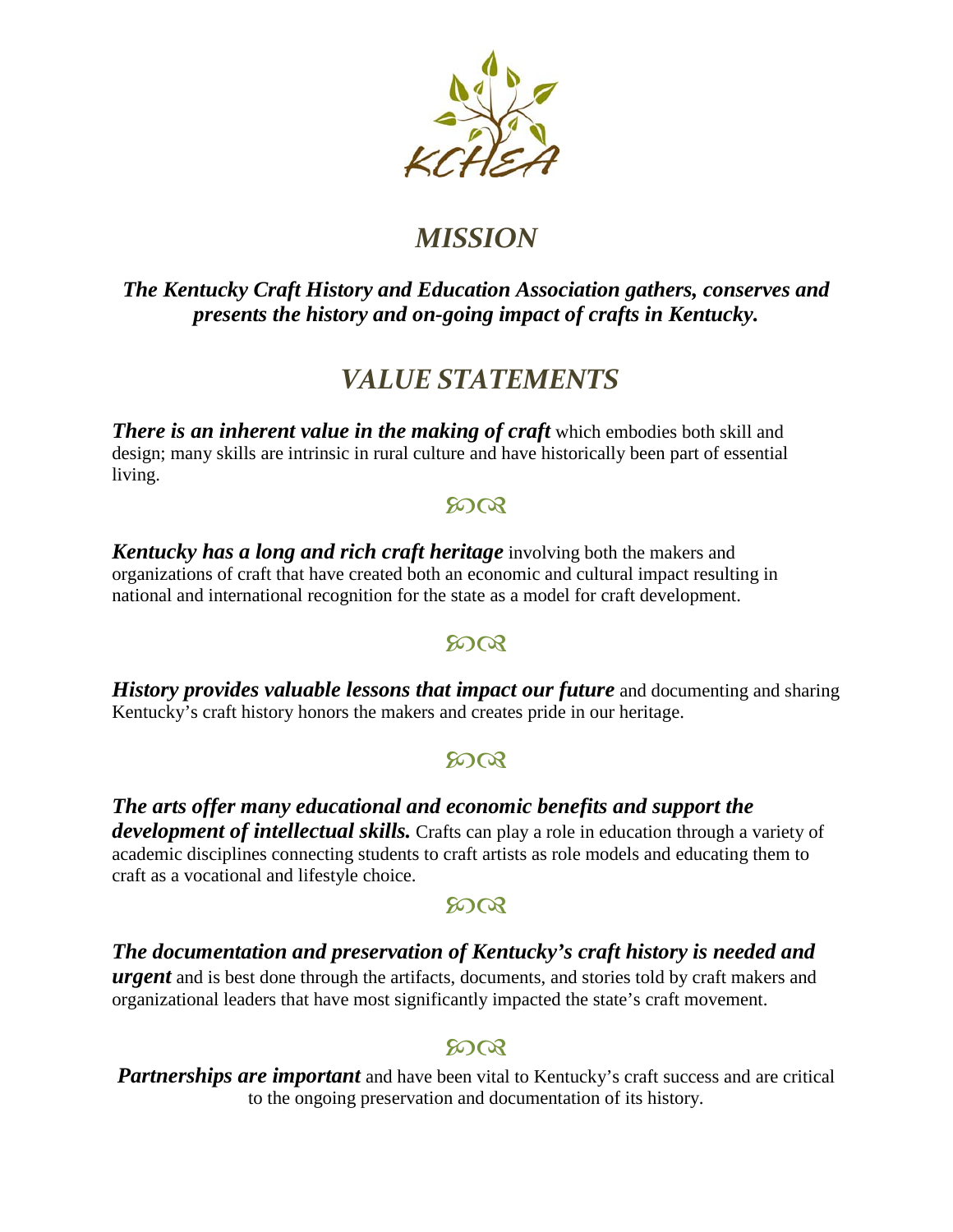# **KCHEA STRATEGIC PLAN July 1, 2008 - June 30, 2011**

# **E X E C U T I V E S U M M A R Y**

## **GOAL I: Develop strong organizational capacity to promote KCHEA mission.**

## **Objective 1: Understand and develop board skills needed to accomplish objectives**

- a. Assess current board member skills
- b. Identify needed skills
- c. Add board members with additional skills
- d. Identify training needs
- e. Implement board training
- f. Develop board packets

## **Objective 2: Develop policies and procedures for working on objectives**

- a. Identify all pieces of paper with basic information
- b. Determine scope of work required for each proposed project
- c. Develop board policies

## **Objective 3: Maintain documentation on actions and work plans**

- a. Identify activities to document
- b. Establish process for documentation
- c. Establish process for maintaining information collected
- d. Communicate & make information accessible
- e. Review process and update collection on a regular basis

## **Objective 4: Conduct strategic planning**

- a. Develop strategic plan
- b. Monitor strategic plan
- c. Periodically revise strategic plan
- d. Communicate & make accessible information in the strategic plan

## **Objective 5: Develop strong financial stability**

- a. Identify potential funding
- b. Establish process for securing funds
- c. Secure funding
- d. Follow through on funding reporting and stewardship

## **GOAL II: Create a strong image for marketing.**

## **Objective 1: Develop brand identity**

- a. Create a strong visual image for the organization: logo, letterhead, etc.
- b. Develop and communicate the message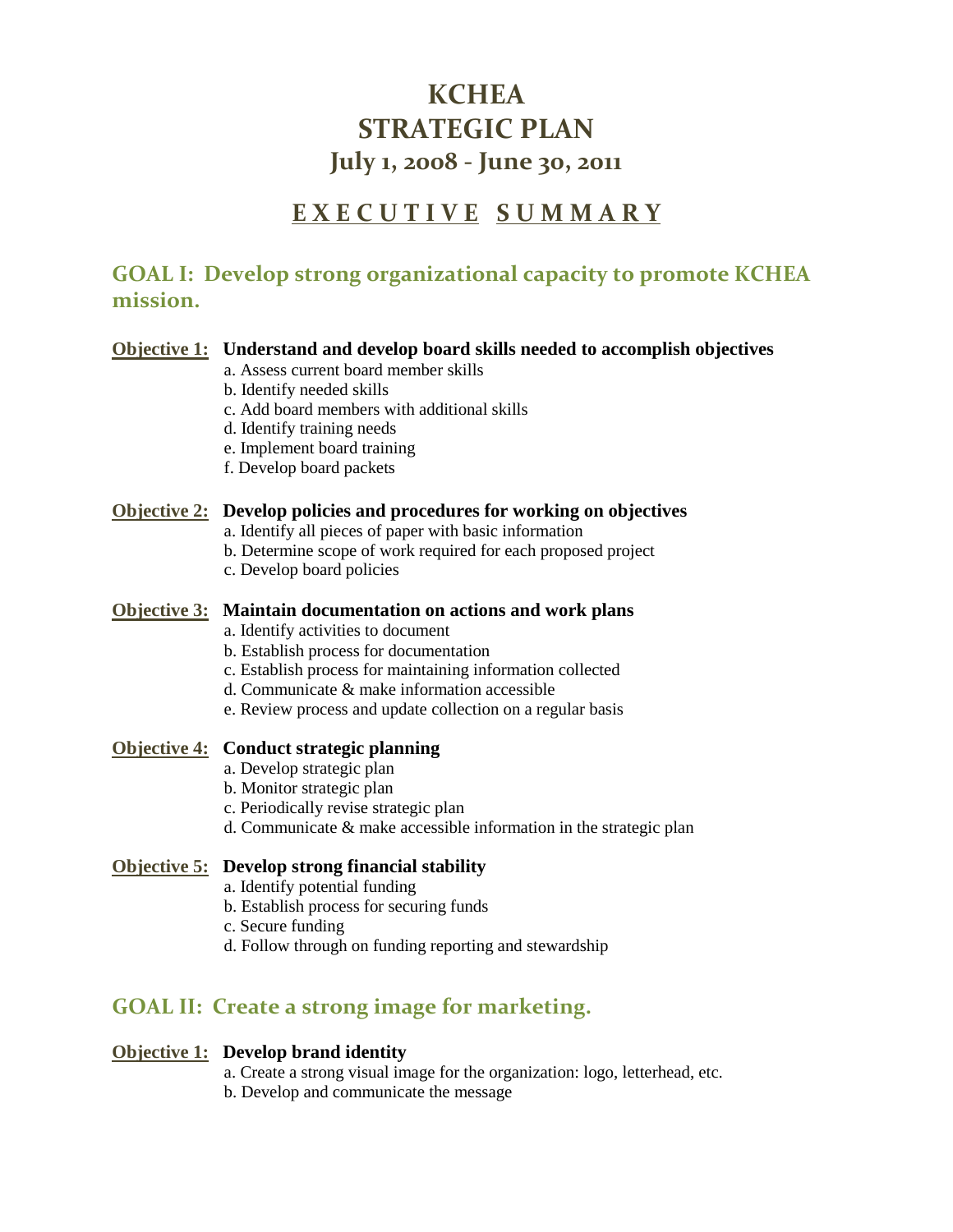- c. Develop presentation materials: brochure, presentation packet, etc.
- d. Outreach to organizations, agencies, & institutions
- e. Identify audiences (started & ongoing)

### **Objective 3: Build relationships with people and groups who support KCHEA**

- a. Identify people and organizations for partnering
- b. Form partnerships and collaborate
- c. Acknowledge partnerships with people and organizations

## **Goal III: Facilitate and support the research and documentation of Kentucky's craft history and make it available to many populations.**

## **Objective 1: Establish framework for documenting: people, paper, and objects during different periods.**

- a. Identify types of things to collect
- b. Identify time, regions, and cultures to document
- c. Identify where things are to be found
- d. Identify appropriate repositories for various documentations

### **Objective 2: Conduct research of craft in Kentucky (people, paper, and objects)**

- a. Identify & document existing research
- b. Identify needed research
- c. Support and facilitate further research

### **Objective 3: Develop appropriate KCHEA research & documentation projects.**

- a. Identify and document people, papers, and objects.
- b. Establish process for developing projects
- c. Implement projects

## **GOAL IV: Partner with other organizations in crafts, the arts, education and humanities to preserve and present Kentucky's craft history.**

### **Objective 1: Identify and establish relationships with potential partners**

- a. Identify potential partners
- b. Communicate mission to potential partners
- c. Determine common needs and goals

### **Objective 2: Seek input from partners on possible projects**

- a. Contact potential partners
- b. Discuss joint areas of interest

### **Objective 3: Collaborate on projects with partners**

- a. Investigate potential projects with partners
- b. Select projects
- c. Determine areas of responsibility
- d. Detailed action plan for project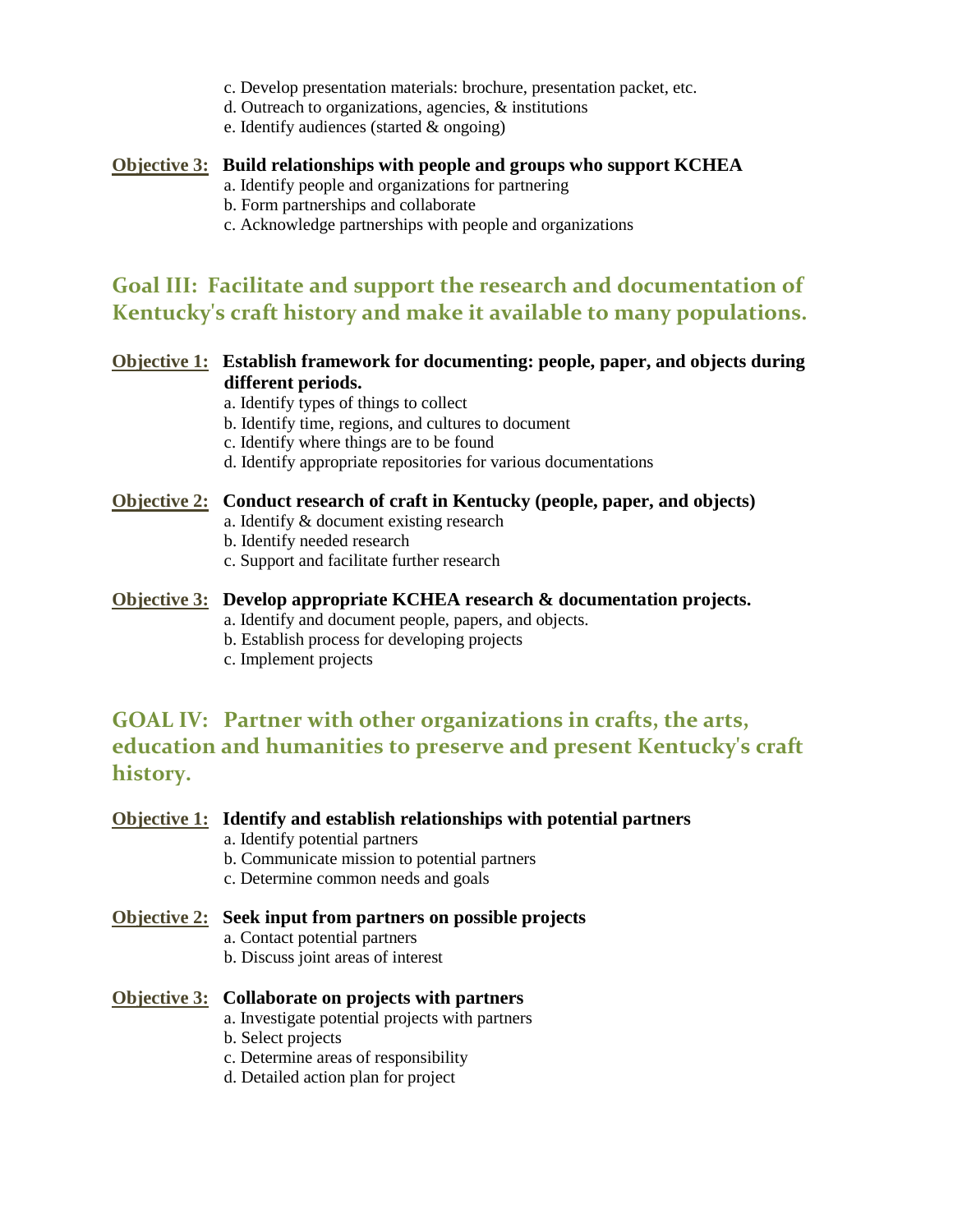## **Objective 4: Facilitate work of partners**

- a. Determine types of projects to facilitate
- b. Establish mechanism to communicate opportunities
- c. Provide access to resources

## **GOAL V: Serve as a national model for collecting and for documenting the craftspeople, written information and objects of our state's history.**

## **Objective 1: Document, monitor, and evaluate activities**

- a. Develop tools for evaluating success
- b. Identify best practices
- c. Communicate successes and failures

## **Objective 2: Publicize activities nationally**

- a. Identify methods of communication
- b. Develop tools for communication
- c. Develop general information dissemination list
- d. Communicate successes and failures

## **GOAL VI: Present the history of crafts so that all Kentuckians take pride in our long, diverse and continuing craft traditions.**

### **Objective 1: Develop major projects**

- a. Identify potential projects
- b. Establish priorities of projects
- c. Determine partners and resources needed for projects
- d. Implement projects

### **Objective 2: Establish a presence in diverse locations**

- a. Identify venues
- b. Determine how to approach and what is appropriate

### **Objective 3: Reach out to diverse populations**

- a. Identify diverse populations.
- b. Determine how to reach diverse populations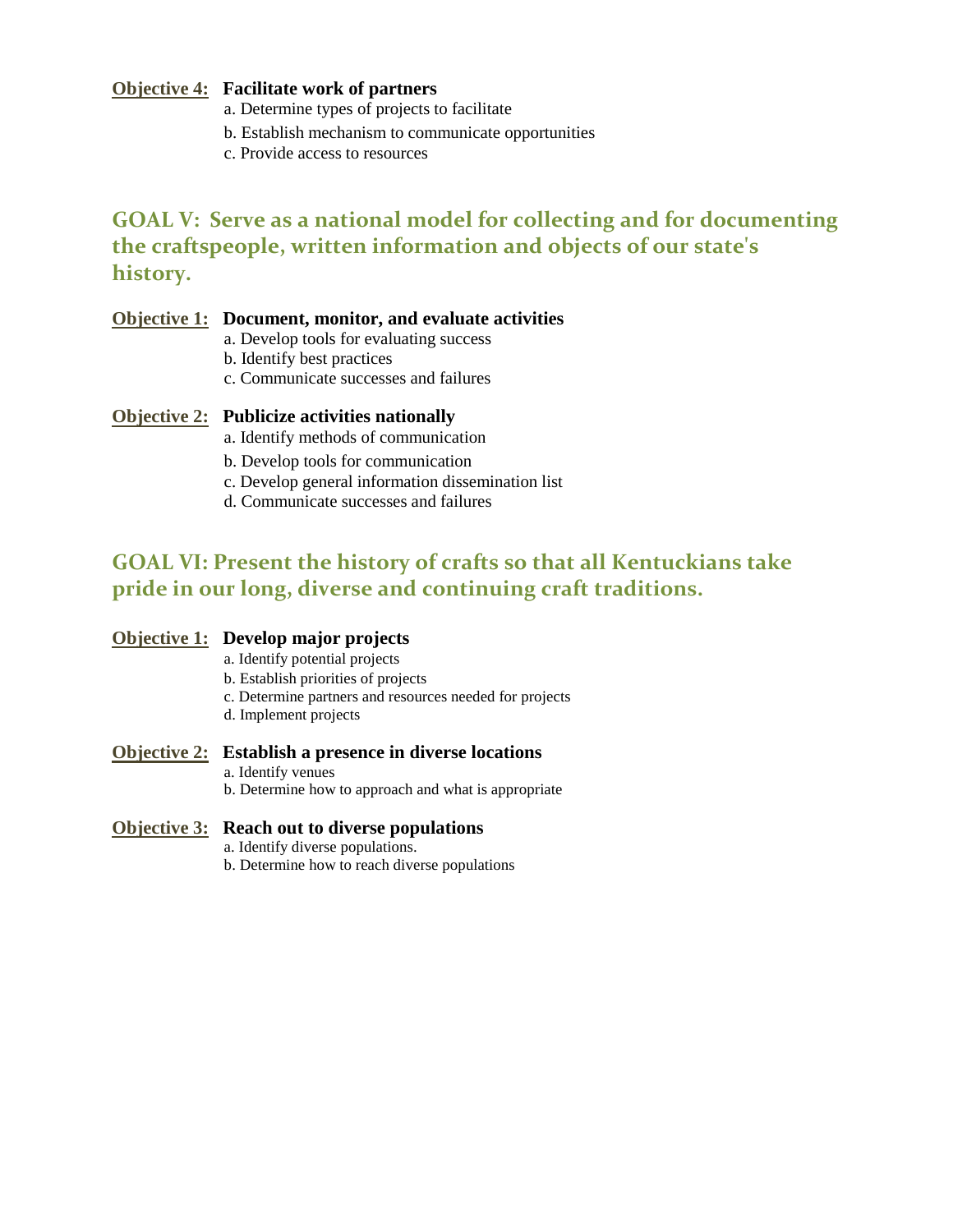## **KENTUCKY CRAFT HISTORY AND EDUCATION ASSOCIATION BOARD OF DIRECTORS**

**Susan Goldstein**, **President**, an artist, curator, and art collector, graduated from the University of Vermont with a BA in Elementary Education and earned a Master's degree in Counseling Psychology from Tuft's University. An innovative clay artist, her work has been included in numerous exhibitions, including the Governor's Mansion in Frankfort and the Congressional Office Building in Washington, D.C. Her work has earned awards including the Purchase Award from the Hoyt Institute of Fine Arts. She has numerous past and present board affiliations including a term as president of the board of the Kentucky Guild of Artists and Craftsmen.

**Mary Reed, Secretary**, is a craft artist and co-owner of Appalachian Crafts. She attended the University of Kentucky where she studied fine arts and is a juried member of the Kentucky Guild of Artists and Craftsmen, the Kentucky Craft Marketing Program and the Kentucky Peer Advisory Network. She serves on the advisory council of the Kentucky Appalachian Artisan Center and as a mentor for the Kentucky Craft Marketing Program. She has conducted numerous crafts workshops and artist residencies in elementary schools and her work has been presented in numerous exhibitions.

**Tim Glotzbach, Treasurer**, earned a Master of Fine Art in Jewelry/Metalsmithing from Southern Illinois University. He is the current director of the Berea College Student Craft Program and former dean of the Kentucky School of Craft. His work has been in numerous exhibitions, including solo exhibits at Berea College and Eastern Kentucky University. He has served as keynote speaker for the Southern Highland Handicraft Guild and was awarded the Rude Osolnik Award for outstanding individual efforts in crafts advocacy, education, and excellence in craft design and workmanship.

**Philis Alvic** is an artist, weaver, and writer. Since graduating from the School of the Art Institute in Chicago she has shown her work in exhibitions throughout the country and been awarded the Certificate of Excellence from the Handweavers Guild of America. She has published over 100 articles and papers on crafts and crafts history and two books; one on early 20<sup>th</sup> century Appalachian weaving centers and the other on crafts of Armenia. She serves as an international craft development consultant through agencies funded by USAID.

**Richard Bellando** graduated from Berea College and did postgraduate work at Vanderbilt University. Most recently he was co-owner and vice president in charge of sales and operations of Churchill Weavers. Prior to that Richard served as the director of the Berea College Student Crafts Industries. He was the first executive director of the Kentucky Guild of Artists and Craftsmen from 1967-1970. He currently serves on the boards of numerous arts, business, and civic organizations.

**Lila Davis Bellando** earned a BA in Elementary Education at Berea College and a Master's degree in Education with a concentration in art at Eastern Kentucky University. Before becoming co-owner and president of Churchill Weavers in charge of design and product development, she was an elementary art teacher. She has extensive affiliations, past and present, with boards of arts, civic, and education organizations, including serving as the vice chair of the Kentucky State Board of Education. She is currently serving as president for the Southern Highland Craft Guild board of directors.

**Fran Redmon** has a BFA in Commercial Art from Western Kentucky University. From 1986 through 2007 she served as director of Kentucky Craft Marketing (CMP), a program of the Kentucky Arts Council. Fran successfully spearheaded numerous initiatives that gained international recognition for the CMP and established it as a national model. In 2007 she was the recipient of the Craft Organization Development Association's (CODA) national award for "Outstanding Service, Creative Thinking, and Leadership" having a significant impact on the crafts field. Fran has held craft leadership positions in Kentucky and nationally, serving on several boards, advisory councils and various state government committees. She has recently done consulting work with programs in Georgia and Pennsylvania, is a Kentucky Peer Advisor for the Kentucky Arts Council and a consultant with CODA.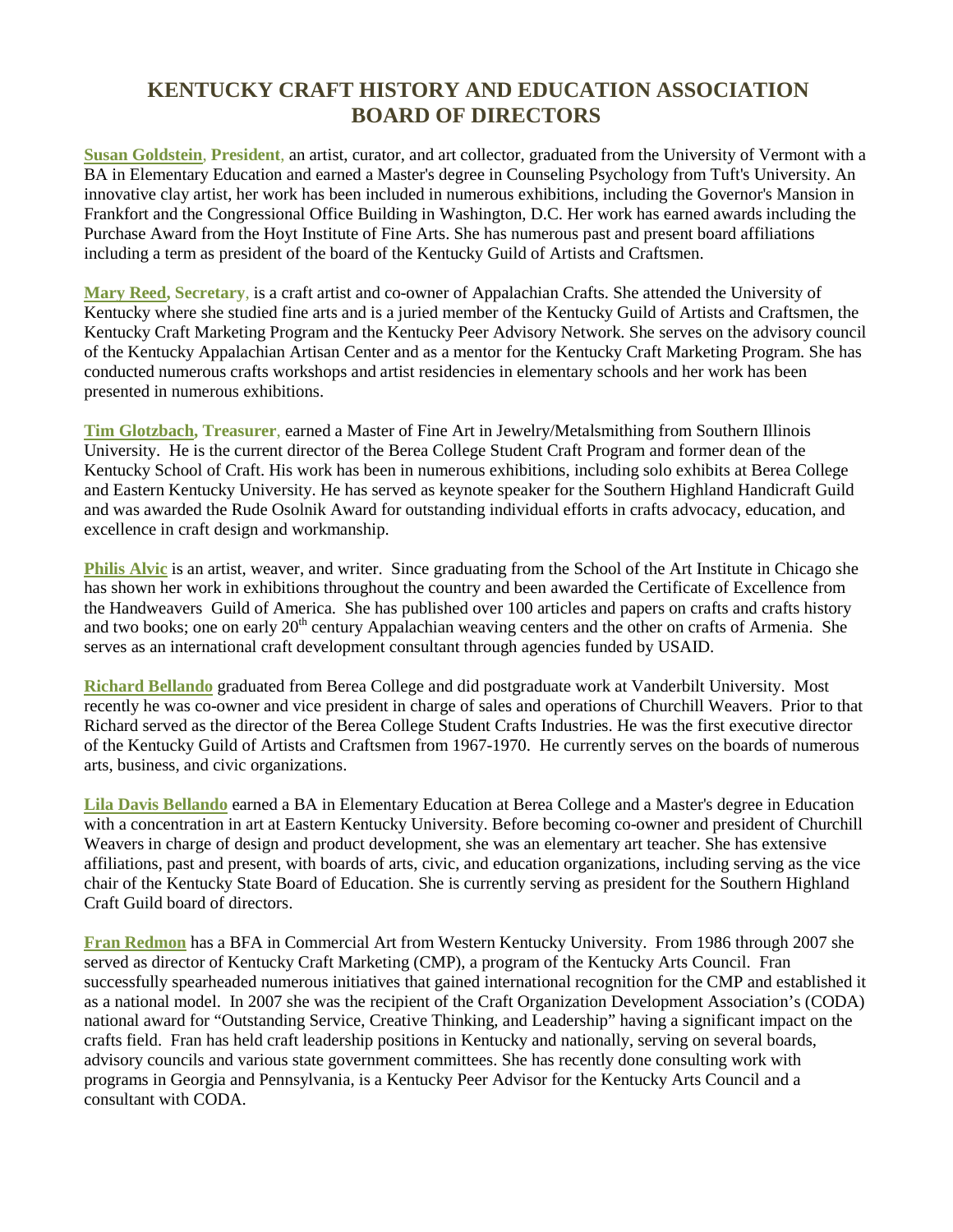## **KCHEA ADVISORY COUNCIL**

**Michael Ades,** has been a practicing attorney with Greenbaum, Doll & McDonald since 1980. He has a BA in economics from the Wharton School of the University of Pennsylvania and a bachelor of law from Yale Law School. He has been selected for inclusion in *The Best Lawyers in America*® for more than twenty years in the field of Real Estate Law. Past and present board service includes the Lexington Chamber of Commerce, National Conference of Community and Justice, Lexarts, Humana Hospital, Jewish Hospital (Lexington), St. Joseph Hospital and St. Joseph Health system, Lexington Cemetery Company, Bluegrass Community Foundation, Ohavay Zion Synagogue, and the Central Kentucky Jewish Federation.

**Marie Hochstrasser**, a fiber artist and art educator has a Master's degree in Art Education /Textile Research from the University of Oregon and a BA from UCLA. She taught Art Education at Transylvania University and the University of Kentucky. She has exhibited her fiber work on both coasts, as well as regionally. She helped found the Fiber Guild of Lexington, Inc. and served several terms as president. She has served as president of the Lexington Art League, and of the Kentucky Guild of Artists & Craftsmen, as Kentucky representative to the Handsweavers Guild of America and the American Craft Council/Southeast Region and on the board of the Kentucky Museum of Art and Craft, Louisville. She has written articles on Kentucky women artists for *Arts Across Kentucky* Magazine. Honors include second prize in the 1954 Young Americans Exhibition at America House in New York City, the Kentucky Crafted Emeritus Award, and the Rude Osolnik Award for her lifetime contribution to the advancement of Kentucky craft.

**Lester Pross** has a MA from Ohio University and has studied extensively abroad. He is a recognized Appalachian landscape painter, was the chair of the Berea College Art Department for many years and also taught internationally. He was the first president of the Kentucky Guild of Artists and Craftsmen and in that capacity coordinated the Kentucky Guild Train. He is a former president of the Kentucky Art Education Association. His honors include a Fulbright Fellowship, Who's Who in American Art listing, and Kentucky Guild Fellow. He has exhibited, lectured, and juried exhibitions extensively and has many published articles to his credit. He is currently active in the community serving on several boards.

**Judy Sizemore,** arts and educational consultant has served as an arts education consultant for the Kentucky Arts Council, the Kentucky Department of Education, Kentucky Educational Television, and the Kentucky Historical Society. Her latest project was to develop a Visitor's Guide, Audio tour, and extensive, web-based educational materials as a companion project for TRADITIONS/INNOVATIONS: American Masterpieces of Southern Craft and Traditional Art (www.traditioninnovation.org). The exhibit is currently touring nine states.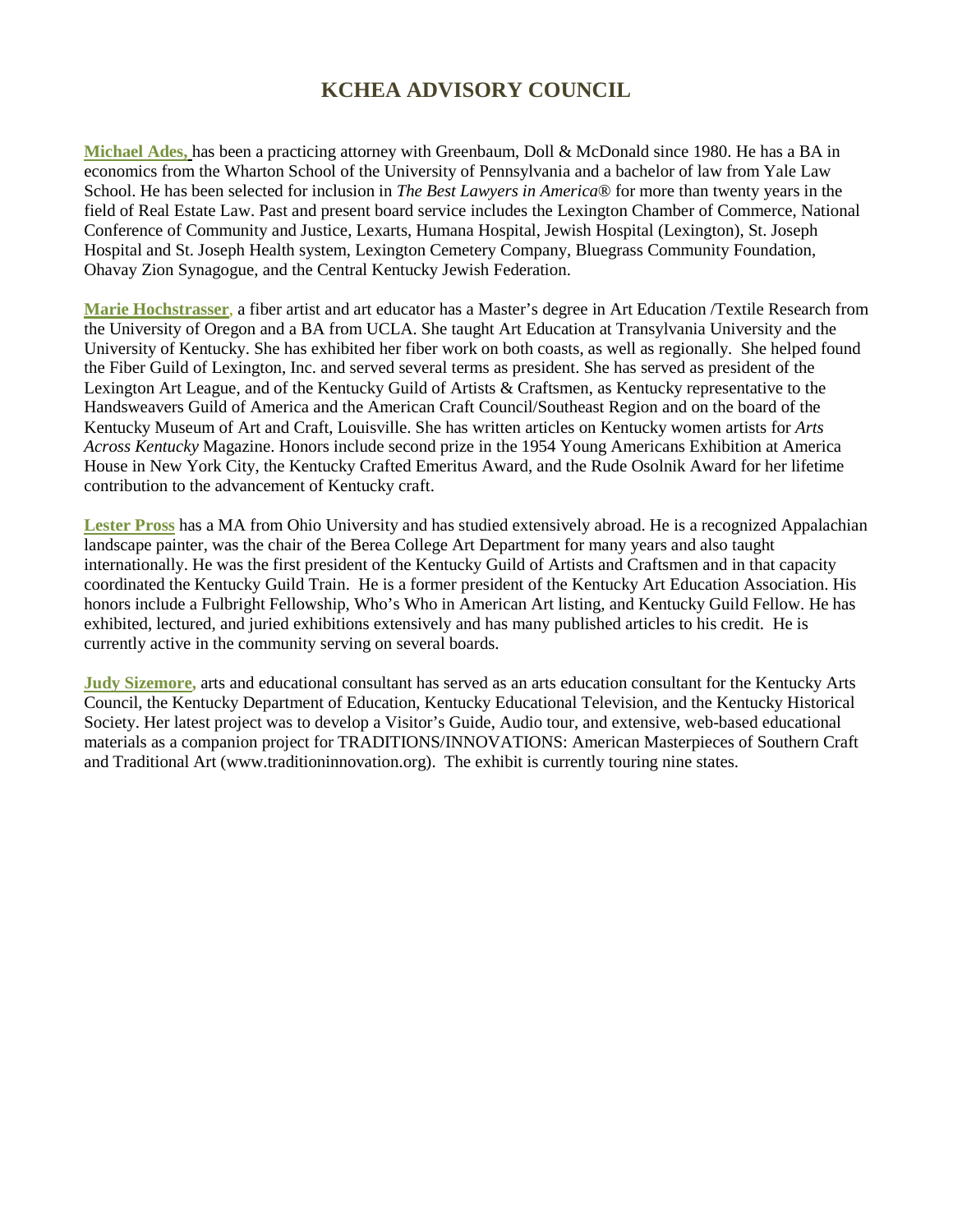## **KCHEA ORAL HISTORY INTERVIEWS**

#### **Lester Pross**

11/16/07 8/13/08

Lester Pross is a recognized Appalachian landscape painter and was the chair of the Berea College Art Department for many years. He was the first president of the Kentucky Guild of Artists and Craftsmen (KGAC) and in that capacity coordinated the Kentucky Guild Train. The Louisville and Nashville Railroad donated two cars and hauled them to many communities around the state. One car held a potter who demonstrated making ceramics and the other an exhibition of crafts from throughout the country.

Lester talked in great detail about people who came together from academia, state government, and the crafts community to support the train and the process of the Guild managing, staffing, and programming activities.

#### **Marie Hochstrasser**

#### 11/16/07

Marie Hochstrasser is a weaver and former owner of a yarn and weaving supply business. She attended Smith College and California College of Arts And Crafts prior to receiving her bachelor's degree in Applied Arts from the University of California, Los Angeles and acquired her Master's Degree in Art Education/ Textile Research from the University of Oregon. Marie has taught art education and weaving through workshops and at Transylvania University, Asbury College, and the University of Kentucky. She is past president of the Lexington Fiber Guild and KGAC and instrumental in founding of the Lexington Arts Council. She has received the Rude Osolnik Award and has been designated Kentucky Crafted Emeritus.

Marie talked about her development as an artist, her teaching, and her role in developing the crafts through various organizations in the state.

#### **Arturo Sandoval**

#### 11/16/07

Arturo Sandoval first took a weaving course in 1965 at California State College-Los Angeles and in 1971 completed a Master's of Fine Arts in Fiber at Cranbrook Academy. He taught at Southern Illinois University at Edwardsville and in 1974 joined the University of Kentucky Department of Art faculty. Among his many honors he has received a National Endowment for the Arts Fellowship, Al Smith Fellowships, and the Rude Osolnik Award. He has served on the Board of the American Craft Council and advisory boards of the KGAC and Kentucky Art and Craft Foundation.

Arturo talked about his development as an artist, his teaching, and his work with craft organizations both on the state and national levels. He discussed having a vibrant crafts community in Kentucky for his students to join on graduating.

#### **Dan Neil Barnes**

#### 11/16/07

Dan Barnes was born into a family of builders and craftsmen and showed an early interest in art and making things. He earned his bachelor of arts in Human Environmental Design from the University of Kentucky and opened his own business in Lexington in 1986. Originally he worked in wood, doing mostly upholstered furniture, but has now expanded with fine art pieces combining lighted glass and wood. He is an active member of the KGAC and other institutions supporting crafts in the state.

Dan talked about the importance of KGAC and other resources in Kentucky in the development of his career.

#### **Emily Wolfson (2 tapes)**

#### 8/21/07

Emily (Wilson) Wolfson is a weaver, watercolorist, educator, and longtime crafts advocate. She studied design at the Newcomb School of Art, spent a year in Paris studying under Fernand Leger, earned a master's degree in Art from Louisiana State University. Wolfson taught at Murray State College, was the director of the Evansville Art Museum and taught at Evansville College, before moving to Indiana University for ten years and finally returning to again teach at Murray State. She is a charter member and was president of the KGAC during the first Guild Fair. She was awarded the Governor's Award for Lifetime Achievement in the Arts and the Rude Osolnik Award.

Emily talked about her development as an artist and her life as an educator. She related how the KGAC was a unique organization because it welcomed both artists and craftspeople and how the Guild sought to be inclusive in membership from college educated to mountain people who had learned skills from family members.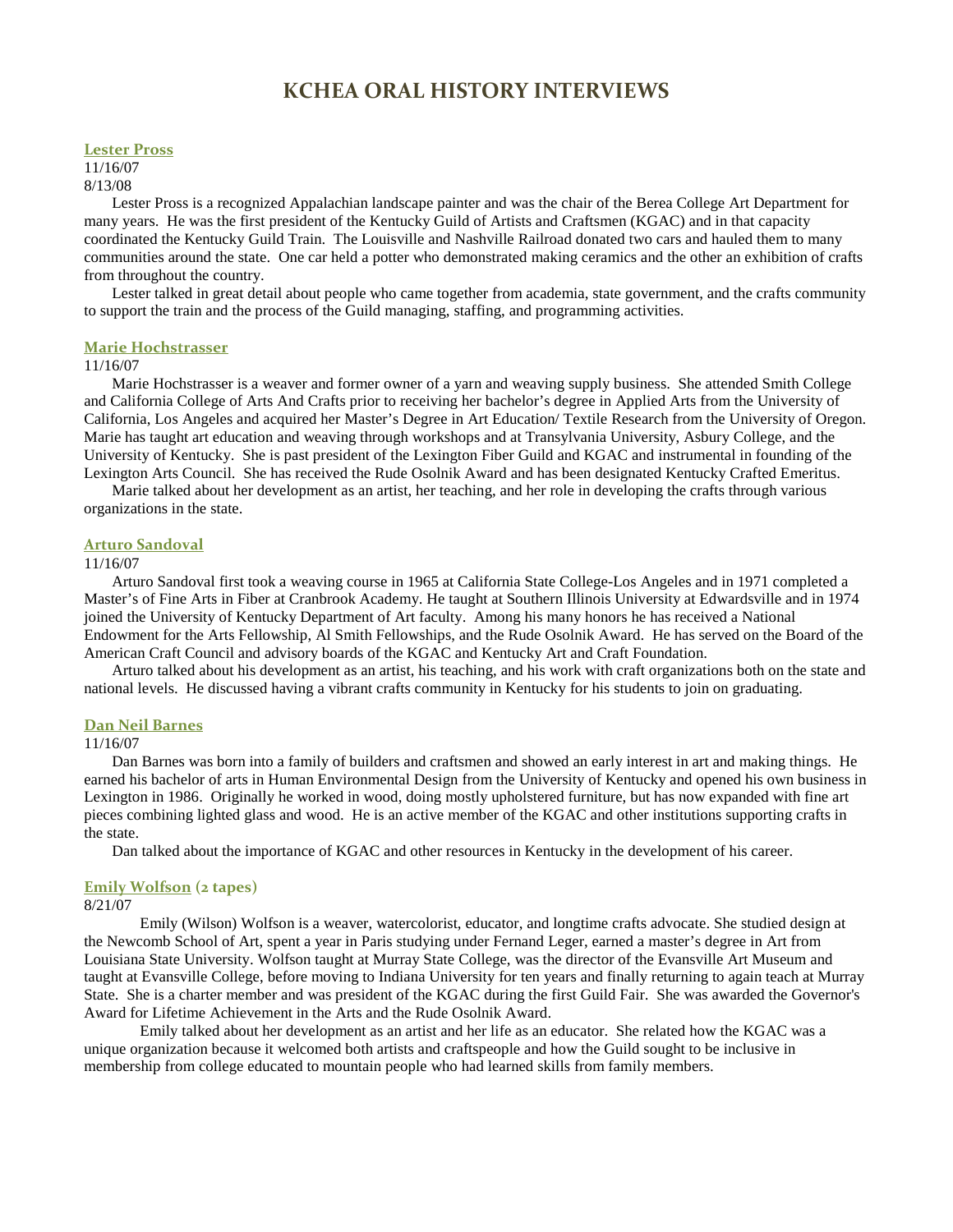#### **Fred Shepherd (2 tapes)**

8/21/07

Fred Shepherd spent most of his career teaching ceramics at Murray State University. In retirement from teaching he continues to run a ceramic studio outside of Murray. He is a past KGAC president.

Fred talked about his teaching and involvement with KGAC. He recalled the rugged nature of camping out and 'making do' at the early KGAC Fairs.

#### **Neil Di Teresa**

#### 9/8/07

Neil Di Teresa is a painter and has been on the Berea College faculty since the early 1960s. He did his undergraduate work at Pratt Institute and received a master's degree from the University of New Mexico. He has been the director of the Summer Puppetry Caravan for Appalachia since 1970 where students conduct puppet making workshops and perform puppet shows as part of their college work-study.

Neil talked about living in Berea and participating in Guild fairs as a painter.

#### **Dave Caudill**

#### 10/4/07

Dave Caudill attended the University of Kentucky and the Louisville School of Art. Caudill produces stainless steel sculpture. He is a participant in the activities of Kentucky Craft Marketing and of KGAC and has been a Board member of the Kentucky Museum of Art and Craft.

Dave talked about how the many different organizations devoted to crafts have helped in the development of his career. He also talked about his participation in setting the agendas for these groups.

#### **Fran Redmon**

10/16/07

9/23/08

Fran Redmon earned a bachelor's degree in Commercial Art from Western Kentucky University. From 1986 through 2007 she served as director of Kentucky Craft Marketing, a program of the Kentucky Arts Council. She was the recipient of the Craft Organization Development Association's national award for "Outstanding Service, Creative Thinking, and Leadership." Fran has held craft leadership positions in Kentucky and nationally, serving on several boards, advisory councils and various state government committees.

Fran talked about the many institutions working for crafts in Kentucky and how they provided services and cooperated in their efforts.

#### **David Glenn**

#### 10/17/07

David Glenn is a woodworker and furniture maker who learned his craft at home and still uses many of the tools of his father and his grandfather. He is the oldest continually displaying artist at the St. James Art Fair, having displayed there every year since 1971. He is a past KGAC president. He is Kentucky Crafted Emeritus award recipent in the Craft Marketing Program and the marketing program named their volunteer award -- The David and Donna Glenn Award for their outstanding contributions.

David talked about his own work and the importance of organizations to independent craftspeople. He discussed his demonstrating and other support he has provided to several different craft organizations in Kentucky.

#### **Richard Bellando (2 Tapes)**

#### 2/5/08

Richard Bellando was co-owner and vice president in charge of sales and operations of Churchill Weavers and before that, served as the director of the Berea College Student Crafts Industries. He graduated from Berea College and did postgraduate work at Vanderbilt University. He was the first executive director of the Kentucky Guild of Artists and Craftsmen from 1967-1970. He currently serves on the boards of numerous arts, business, and civic organizations.

Richard talked about the early Guild fairs and the craftspeople who participated in them. He also discussed running a major crafts business.

#### **Jerry Workman**

#### 2/5/08

Jerry Workman attended Berea College and took a job traveling and demonstrating on the Kentucky Art Train. He is a past president of the Kentucky Guild of Artists and Craftsmen. He spent most of his career working for Save the Children in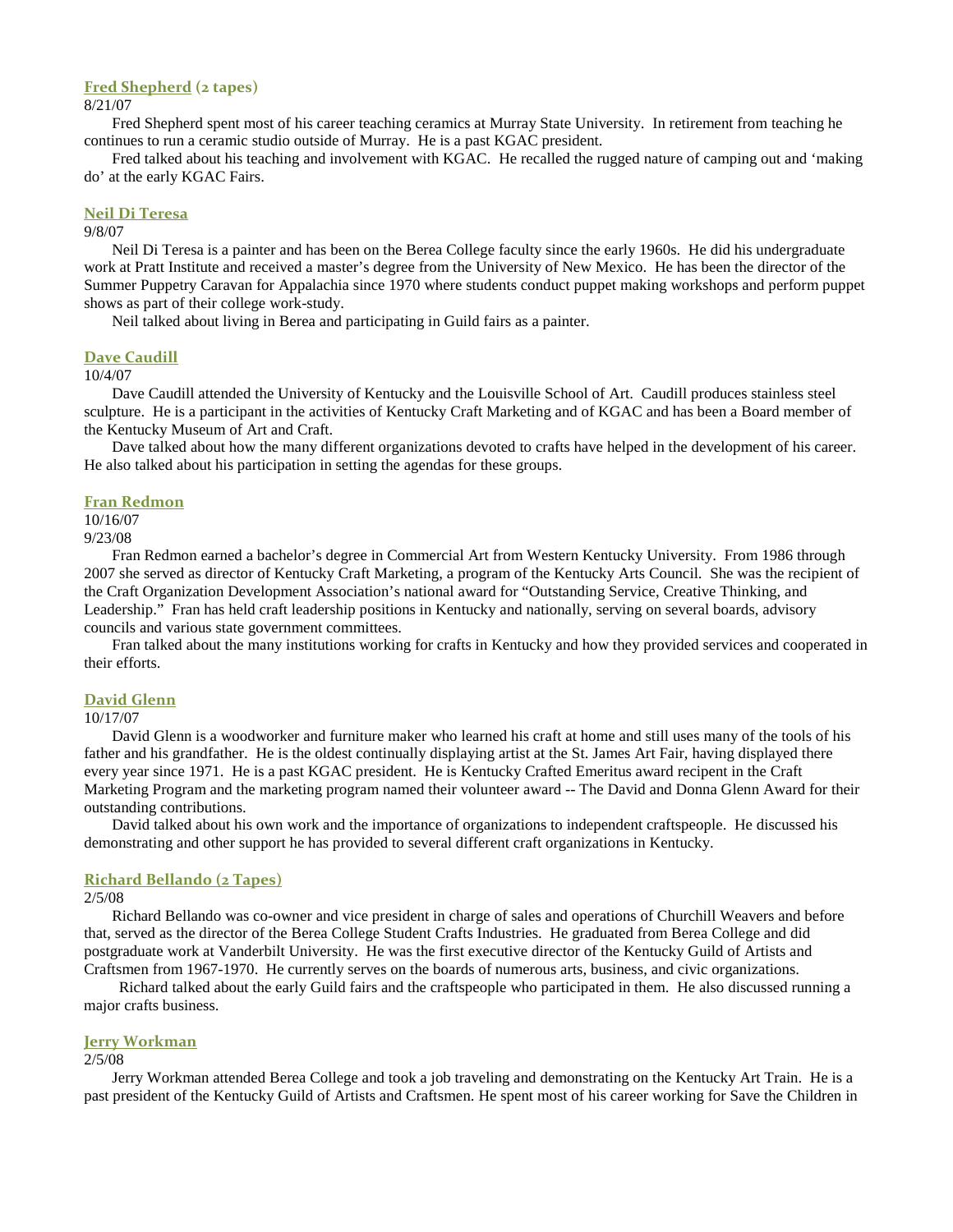Berea where he trained new craftsmen and gave technical assistance to producers in selection of materials, design, and color combinations. He set the direction for Appalachian Fireside Crafts that sells the work of these craftspeople.

Jerry talked about his long involvement with crafts and craftspeople and the need for supporting agencies to help people derive income from crafts.

#### **Philis Alvic (2 tapes)**

#### 2/5/08

Philis Alvic is an artist, weaver, and writer, who graduated from the School of the Art Institute in Chicago. She received the Certificate of Excellence from the Handweavers Guild of America. She has published over 100 articles and papers on crafts and crafts history and two books—one on early 20<sup>th</sup> century Appalachian weaving centers and the other on crafts of Armenia. She serves as an international craft development consultant through agencies funded by USAID.

Philis talked about living and working in Kentucky since 1976. She put the growth of the Kentucky craft organizations in the historical context of using crafts as an economic development tool in Appalachia.

#### **Paul Hadley (2 tapes)**

#### 6/8/08

Paul Hadley married one of the daughters of the founders of Churchill Weavers and eventually took over running the business. Paul represented the Department of Economic Development (later the Department of Commerce) that financed The Kentucky Art Train when it was set up.

Paul talked about managing Churchill Weavers, one of Kentucky's largest craft industries, and about his responsibilities with the Department of Economic Development.

#### **Walter Cornelison**

#### 8/12/08

Walter Cornelison has spent over 60 years at Bybee Pottery in Waco. Webster Cornelison started the business in the early 1800s on land granted to Conrad Cornelison Jr. for service during the Revolutionary War and it has been family operated since.

Walter talked about running a family business in a small Kentucky community. He discussed production management and marketing and participating in early KGAC fairs.

#### **Joyce Cooper**

#### 8/12/08

Joyce Cooper has worked in both candlemaking and in textiles. She and her woodworker husband ran The Cooper Shop in Old Town, Berea for 14 years. Joyce joined the KGAC in 1967 and is a longtime member of the Southern Highland Craft Guild.

Joyce contrasted exhibiting at the Southern Highlands fair and the KGAC fair. She discussed working in several craft areas and running a retail crafts business.

#### **Jim & Nancy Wright**

#### 8/12/08

Nancy and Jim Wright met in a pottery class at the University of Illinois. After getting married in 1961, they taught at a number of different universities and eventually started a pottery in Richmond that is now thirty-five years old. They are members of the KGAC and the Kentucky Craft Marketing Program, which awarded them Kentucky Crafted Emeritus.

Nancy and Jim talked about the development of a family run ceramics business and how over the years the services available to independent craftspeople have expanded.

#### **Lila Bellando**

#### 8/12/08

Lila Davis Bellando graduated from Berea College and obtained a Master's degree at Eastern Kentucky University. Before becoming co-owner and president of Churchill Weavers in charge of design and product development, she was an elementary art teacher. She has extensive affiliations, past and present, with boards of arts, civic, and education organizations, including serving as the vice chair of the Kentucky State Board of Education.

Lila talked about taking over the Churchill Weavers and how she and her husband guided the businesses until its recent closing. She also talked about the many craft organizations that Churchill benefited from and that she helped to guide.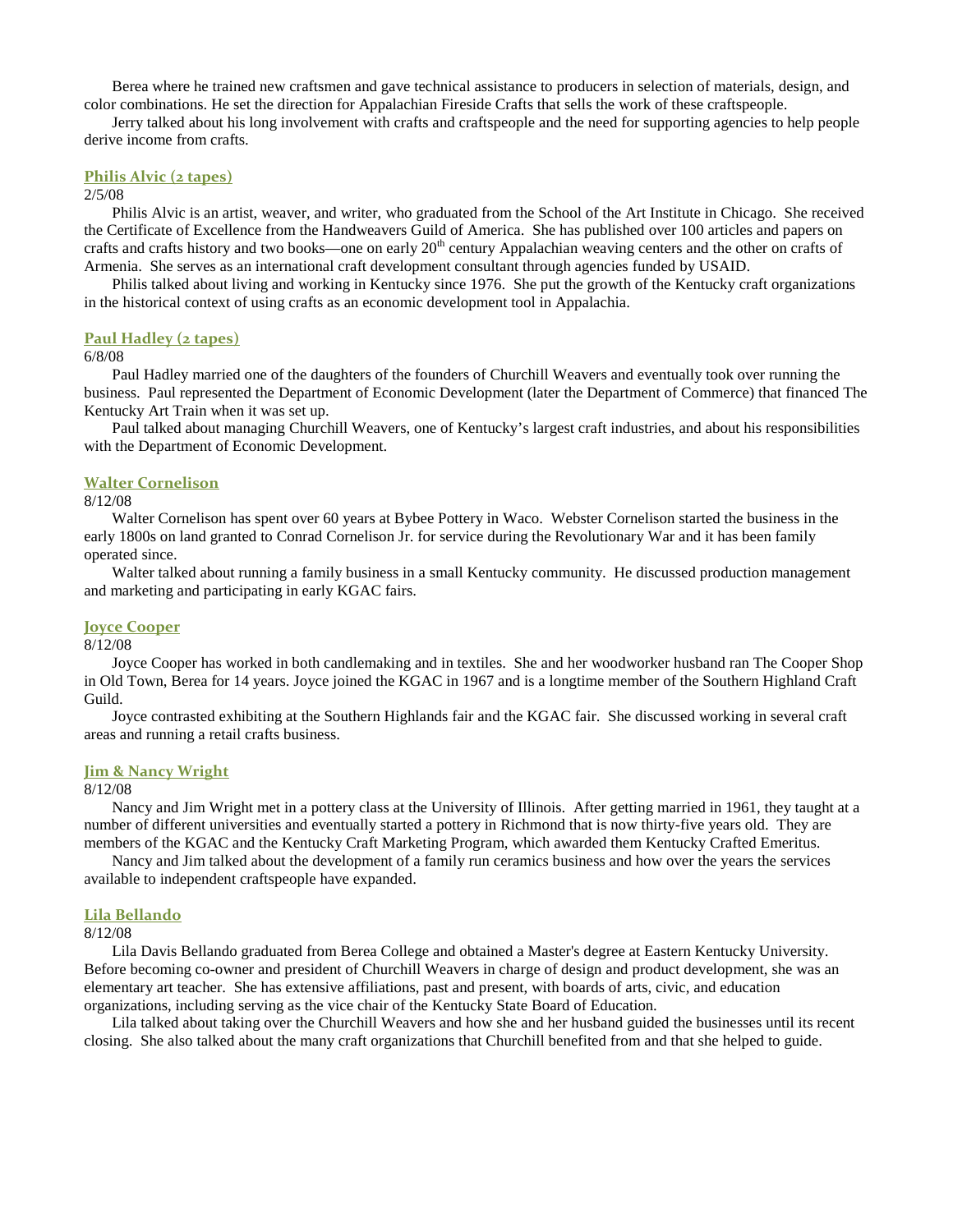#### **Linda Fifield**

#### 8/12/08

Linda Fifield was raised in rural Kentucky with her extended family engaged in functional crafts. She was inspired by seeing an exhibition at Chicago's Field Museum and began her exploration of beading. Linda has evolved a unique presentation of beading over wood turned vessels.

Linda talked about influences of place and family in the development of her career. She discussed the work and benefits she has derived from participation with many different craft programs in Kentucky.

#### **Miriam Woolfolk**

#### 8/20/08

Miriam Woolfolk joined the Lexington Art League in the mid-1960s and served as president of the board of directors during the mid 1970s. She helped to start the Woodland Art Fair in Lexington. She is a painter and has engaged in many different types of crafts.

Miriam talked about the creative process in many different types of media. She also discussed the role of a local artist support system and her participation with the Lexington art community.

#### **Marilyn Moosnick (2 tapes)**

#### 8/21-22/08

Marilyn Moosnick is an art activist. She received the Michael Newton Award presented by the Americans for the Arts for leadership in arts fundraising. Moosnick was instrumental in starting the Lexington Council of the Arts in 1972 and served as the first chair. She has been on the state arts council under five governors and served as chair. She has lent her support to several craft initiatives in the state.

Marilyn talked about how she became interested in the arts and her many efforts to support arts activities.

#### **Jim Foose**

#### 8/20/08

Robert James Foose is a landscape painter, a watercolorist, and a book illustrator. He has taught at the University of Kentucky since 1984 and served as chair of the Art Department. He was the third president of KGAC.

Jim talked about the KGAC in his and that of his students' careers. He had observations on exhibiting at early fairs.

#### **LaVon Williams**

#### 8/20/08

LaVon Van Williams, Jr**.** is a fifth-generation woodcarver and folk artist and maintains a studio in Lexington. His work reflects the African-American experience. He received the Artist Award in the Governor's Awards in the Arts.

LaVon discusses being a sculptor and folk artist who deals with ethnic subjects.

#### **Tim Glotzbach**

#### 8/21/08

Tim Glotzbach earned a Master of Fine Art in Jewelry/Metalsmithing from Southern Illinois University. He is the current director of the Berea College Student Crafts Industries and former dean of the Kentucky School of Craft. He was awarded the Rude Osolnik Award for outstanding individual efforts in crafts advocacy and education, and excellence in personal design and workmanship.

Tim discussed being a craft educator and helping to define some of the major craft institutional programs in the state.

#### **Garry Barker (2 tapes)**

#### 8/21/08

Garry Barker was born in Eastern Kentucky and graduated from Berea College. His first job out of college was working for the Southern Highland Handicraft Guild in the late 1960s. He returned to Kentucky as the director of KGAC and then moved to Berea College where he held several positions in the crafts program. He directed the Kentucky FolkArts Museum in Morehead. Garry is a writer of several books, including *The Handcraft Revival in Southern Appalachia, 1930 – 1990* (The University of Tennessee Press, 1991).

Garry talked about promoting and supporting crafts activities in a series of institutions over the years. He particularly addressed his time as director of KGAC.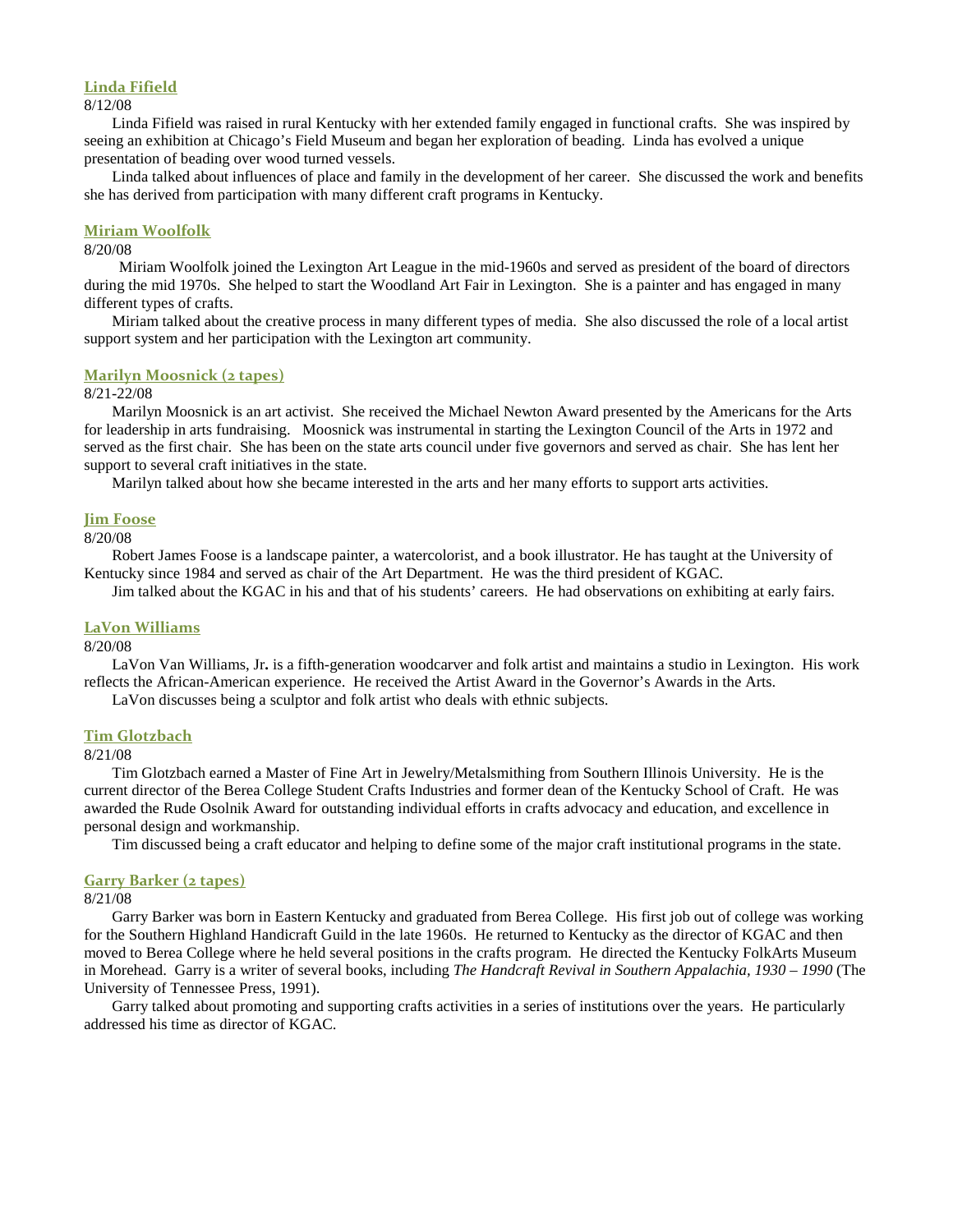#### **Joe Molinaro (2 tapes)**

#### 8/21/08

Joe Molinaro studied ceramics at Ball State University and received a Master's degree from Southern Illinois University. He now teachers ceramics at Eastern Kentucky University and is a KGAC member. He has long been interested in the pottery traditions of Ecuador and makes frequent trips there. He is a Rude Osolnik Award recipient.

Joe talked about the relationships between contemporary and traditional pottery, his own approach to ceramics and his work with students—both in Kentucky and Ecuador.

#### **Anne Ogden (2 tapes)**

#### 9/19/08

Anne Ogden took the job of craft coordinator with the Kentucky Arts Commission in the late 1970s and quickly acquainted herself with craftspeople around the state. She made connections in the formative years between the Kentucky Guild, the Craft Marketing Program, and the Kentucky Art and Craft Foundation. She recently retired from working at the J. B. Speed Museum.

Anne discussed the starting of Kentucky Craft Marketing and the Art and Craft Foundation and how it fit with the efforts of KGAC to serve craftspeople.

#### **Sarah Frederick (2 tapes)**

#### 9/19/08

Sarah Frederick has degrees from Mills College and the University of Louisville and has studied at the Massachusetts College of Art and the Haystack Mountain School. For years she supported herself and her children with her Louisville pottery. She is a KGAC member and a Rude Osolnik Award recipient, and a Kentucky Crafted Emeritus designee.

Sarah talked about running a ceramic studio with employees and balancing making a living with also producing art.

#### **Wayne Ferguson**

9/19/08

Wayne Ferguson attended the University of Kentucky and worked for many years in special art programs in public schools throughout the state. He is especially interested in pottery of Native Americans and it is reflected in his own work. He is a KGAC member and a Rude Osolnik Award recipient.

Wayne talked about his work with young people and learning from Native Americans. He discussed the major currents of his production.

#### **Crit Luallen**

#### 9/23/08

Crit Luallen was extremely instrumental during the administration of Martha Layne Collins in support for crafts programming in the Department of the Arts. She initiated the first-ever-in-the-country economic impact study on craft through an Appalachian Regional Commission grant. Through the position of Arts Commissioner and later as secretary for the Department of Tourism she advanced crafts through many programs. She increased craft sales in Kentucky State Park gift shops. Crit has continued to advance in many positions in state government.

Crit talked about the importance of crafts as economic development in Kentucky and the many different ways that she encouraged crafts as worthy of government resources.

#### **Lois Mateus**

#### 9/23/08

Lois Mateus was the first commissioner for the Department of the Arts under the Brown administration. She was active in both the creation of the Craft Marketing Program and the Kentucky Art and Craft Foundation. As Arts Commissioner she and her staff oversaw the initial department store promotions, initiated by Phyllis George. Later she was instrumental in establishing the Kentucky Museum of Art and Craft and continued on the board until her recent retirement. After leaving state government she rose to the position of vice president for corporation communications at Brown Forman.

Lois talked about the sequence of events that led to crafts support by the state. She also addressed the need for another separate craft organization—The Art and Craft Foundation.

#### **Al Shands**

#### 1/30/09

As a young filmmaker Alfred Shands produced 35 documentary films for television and received many distinguished awards. He and his wife became interested in Kentucky crafts in the early 1970's, ceramics in particular,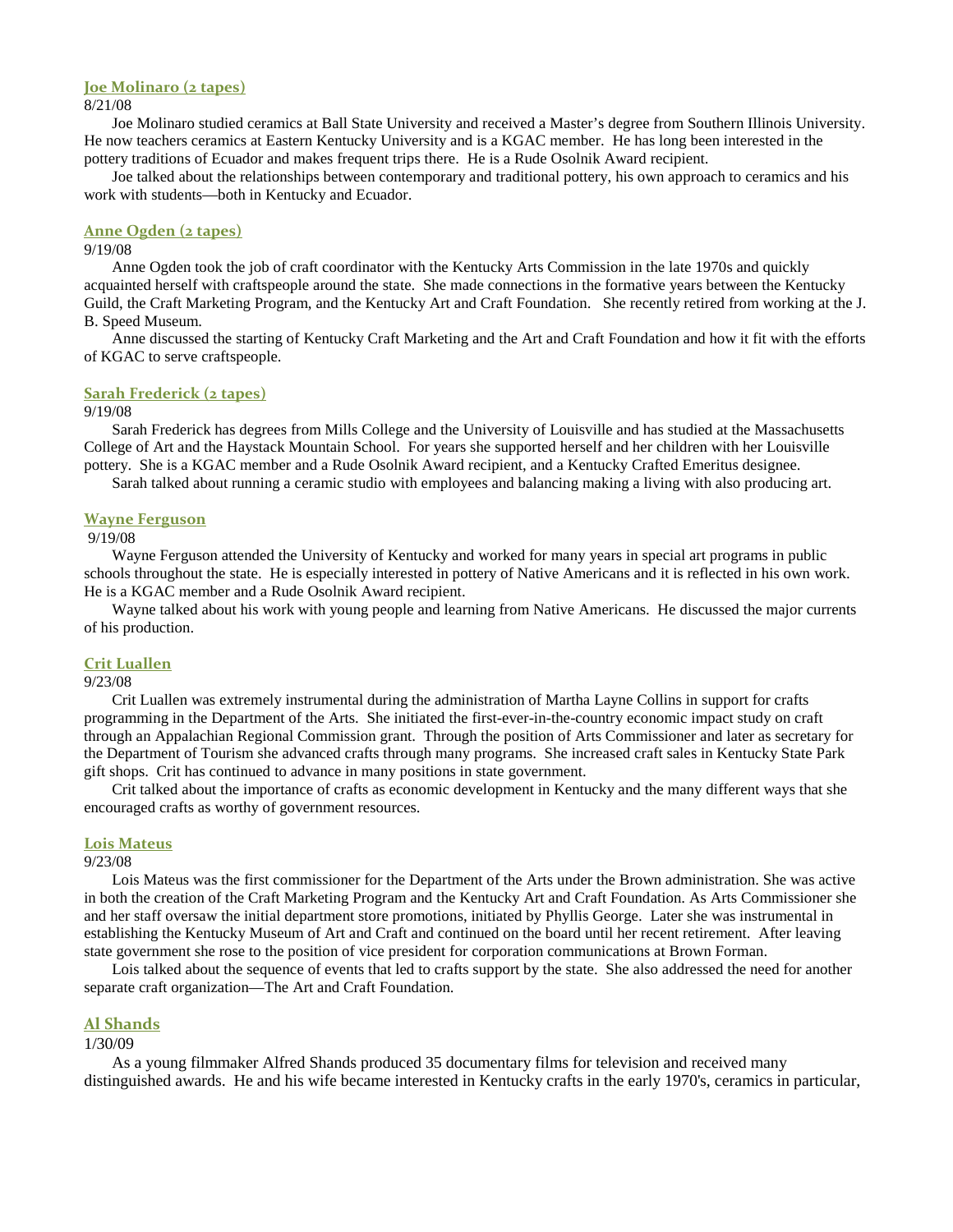and set about educating themselves about art and craft. They put together one of the most significant private collections of contemporary crafts in the country. Rev. Al Shands has served on arts boards across Kentucky including the J.B. Speed Art Museum in Louisville, University of Kentucky Art Museum in Lexington, Actors Theater of Louisville, Kentucky Opero, Shakertown at Pleasant Hill, and Kentucky Museum of Art and Craft. Mr. Shands has also served on many nationally significant boards.

Al talked about the development of the Kentucky Museum of Arts and Crafts and his wife's involvement in its history, as well as his involvement in the museums in Louisville.

#### **Gwen Heffner**

### 1/23/09

Gwen received a Masters of Art from the University of Louisville and became a gallery owner and studio potter. During that time she was active as a professional arts consultant and independent curator. Gwen is well respected in her field as an artist, workshop presenter (teacher/lecturer), juror, and writer. She is the recipient of the Al Smith Fellowship and recently was presented the Rude Osolnik Award from the Kentucky Arts Council and Kentucky Museum of Art and Craft.

Gwen talked about her development as a potter, her involvement in the community as a gallery owner and educator, and the founding and development of the Kentucky Artisan Center in Berea.

#### **Marlene Grissom**

#### 1/30/09

Marlene graduated from the University of Pennsylvania with a Bachelor of Arts. Three years later became a board member of the Art Center Association. In 1965, she became the acting director of the Louisville School of Art. Following this Marlene opened and directed the Byck Gallery of Art. Because of her experience in the arts she became a leading force in the development of the Kentucky Art and Craft Foundation, which is now the Kentucky Museum of Art and Craft. Marlene continues to serve on KMAC's board as chairperson. She is active on many boards and committees serving the community at the local and state level. Marlene has received outstanding awards as a woman of distinction in business and the arts.

Marlene talked about the history of the Kentucky Museum of Art and Craft, the integration of the waterfront development and the Fund for the Arts in Louisville.

#### **Walter Hyleck**

### 1/22/09

Wally Hyleck graduated with an MFA in ceramics and art history from Tulane University in New Orleans, Louisiana. He was a professor of fine art at Berea College from 1988 - 2008. He served as director of the Ceramic Apprenticeship Program and chairman of the art department as well as the Berea College Executive Council for several of those years. As an artist his work has been shown nationally and internationally in several hundred exhibits and is in many public collections.

Wally talked about his life from being a student of ceramics to becoming a professor of Fine Art, and art department chair, at Berea College. He also gave a tour of his home studio and discussed his ongoing work as a potter.

#### **Mary and Robin Reed**

#### 1/23/09

Robin and Mary Reed, a husband and wife team, established Appalachian Crafts in 1972. They operate this small cottage industry from their farm in the mountains of Southeastern Kentucky. The Reeds create baskets and cornhusk dolls and flowers, which are traditional crafts dating back over 300 years. Robin and Mary have been active members of the Kentucky Craft Marketing Program since 1982 and received their Emeritus Award in 2002. They are members of the Kentucky Guild of Artists and Craftsmen and the Kentucky Museum of Art and Craft. They are featured in Phyllis George's book "Kentucky Crafted, Handmade and Heart Felt."

Mary and Robin discussed the history and cultural significance of basket making and cornhusk art, which both go back to early Egyptian times, and the importance of local art and craft organizations in the development and preservation of craft work in Kentucky.